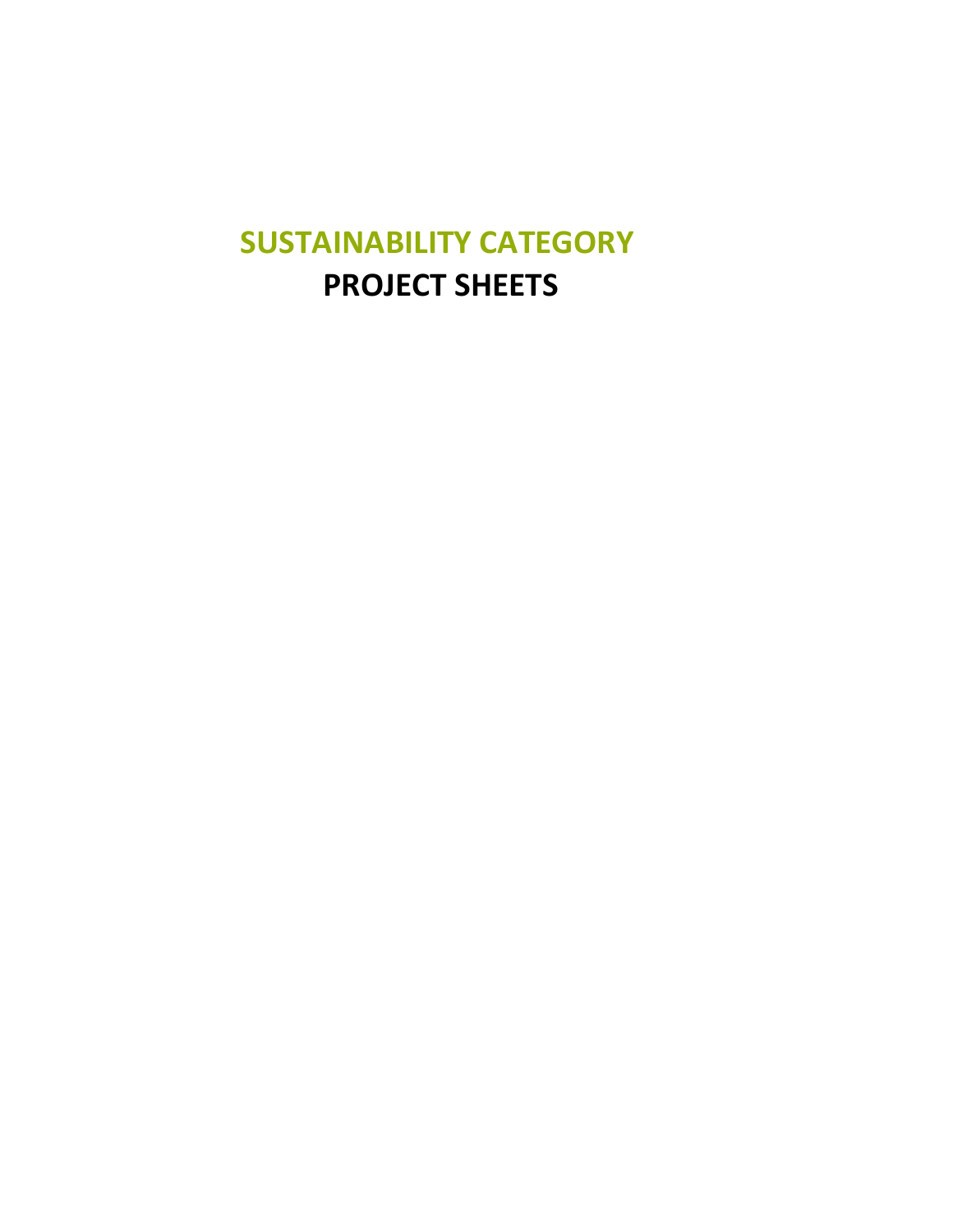|                                                                                                                                                                                                                                                                                                                                  |                                       | PROJECT FUNDING REQUEST FORM -        |                      |                          |                             |                                                                                      |                                 |  |  |
|----------------------------------------------------------------------------------------------------------------------------------------------------------------------------------------------------------------------------------------------------------------------------------------------------------------------------------|---------------------------------------|---------------------------------------|----------------------|--------------------------|-----------------------------|--------------------------------------------------------------------------------------|---------------------------------|--|--|
| <b>City of Hallandale Beach</b>                                                                                                                                                                                                                                                                                                  |                                       |                                       |                      |                          |                             |                                                                                      |                                 |  |  |
| Capital Improvements Project (CIP)                                                                                                                                                                                                                                                                                               |                                       |                                       |                      |                          |                             |                                                                                      |                                 |  |  |
| FY 2020-2024                                                                                                                                                                                                                                                                                                                     |                                       |                                       |                      |                          |                             |                                                                                      |                                 |  |  |
| Date                                                                                                                                                                                                                                                                                                                             |                                       |                                       |                      |                          |                             | Conserve                                                                             | Water                           |  |  |
| <b>NEW</b>                                                                                                                                                                                                                                                                                                                       | <b>ONGOING</b>                        |                                       |                      |                          |                             |                                                                                      |                                 |  |  |
| X                                                                                                                                                                                                                                                                                                                                |                                       |                                       |                      |                          |                             |                                                                                      |                                 |  |  |
|                                                                                                                                                                                                                                                                                                                                  |                                       |                                       |                      |                          |                             |                                                                                      |                                 |  |  |
| (1) Project Title:                                                                                                                                                                                                                                                                                                               | <b>Irrigation Efficiency</b>          |                                       |                      |                          |                             |                                                                                      |                                 |  |  |
| (2) Project Category:                                                                                                                                                                                                                                                                                                            | <b>SUSTAINABILITY PROJECTS</b>        |                                       |                      | (3) Project Rating:      |                             | 2.7                                                                                  |                                 |  |  |
| (4) Department:                                                                                                                                                                                                                                                                                                                  | <b>Public Works</b>                   |                                       | (5) Project Type:    |                          |                             | Efficiency                                                                           |                                 |  |  |
| (6) Division:                                                                                                                                                                                                                                                                                                                    | Green Initiatives                     |                                       | (7) Project No.:     |                          |                             | P2014                                                                                |                                 |  |  |
| (8) Project Location:                                                                                                                                                                                                                                                                                                            | City-wide                             |                                       | (9) Project Manager: |                          |                             | Operations Manager/Green Iniaitives C.                                               |                                 |  |  |
| (10) Funding Source:                                                                                                                                                                                                                                                                                                             |                                       | Utilities: Water and Sewer Fund (490) |                      |                          |                             |                                                                                      |                                 |  |  |
| (11) Project Years:                                                                                                                                                                                                                                                                                                              | FY 2019                               | FY 2020                               | FY 2021              | FY 2022                  | FY 2023                     | FY 2024                                                                              | <b>Total Cost</b>               |  |  |
| <b>Available Funding</b>                                                                                                                                                                                                                                                                                                         |                                       |                                       |                      |                          |                             |                                                                                      |                                 |  |  |
|                                                                                                                                                                                                                                                                                                                                  |                                       |                                       |                      |                          |                             |                                                                                      |                                 |  |  |
| <b>Pre-Construction Activities</b>                                                                                                                                                                                                                                                                                               | \$0                                   | \$0                                   | \$0                  | \$0                      | \$0                         | \$0                                                                                  | \$0                             |  |  |
| <b>Outside Services</b>                                                                                                                                                                                                                                                                                                          | \$0                                   | \$0                                   | \$0                  | \$0                      | \$0                         | \$0                                                                                  | \$0                             |  |  |
| <b>Land Acquisition/Site Prep</b>                                                                                                                                                                                                                                                                                                | \$0                                   | \$0                                   | \$0                  | \$0                      | \$0                         | \$0                                                                                  | \$0                             |  |  |
| <b>Consulting</b>                                                                                                                                                                                                                                                                                                                | \$0                                   | \$0                                   | \$0                  | \$0                      | \$0                         | \$0                                                                                  | \$0\$                           |  |  |
| <b>Permit Fee's</b>                                                                                                                                                                                                                                                                                                              | \$0                                   | \$0                                   | \$0                  | \$0                      | \$0                         | \$0                                                                                  | \$0                             |  |  |
| <b>Impact Fee's</b>                                                                                                                                                                                                                                                                                                              | \$0                                   | \$0                                   | \$0<br>\$0           | \$0                      | \$0                         | \$0                                                                                  | \$0                             |  |  |
| Other                                                                                                                                                                                                                                                                                                                            | \$0                                   | \$0                                   |                      | \$0                      | \$0                         | \$0                                                                                  | \$0                             |  |  |
| <b>Equipment/Furnishings</b>                                                                                                                                                                                                                                                                                                     | \$0                                   | \$15,000                              | \$15,000             | \$15,000                 | \$15,000                    | \$15,000                                                                             | \$75,000                        |  |  |
| <b>City Staff</b>                                                                                                                                                                                                                                                                                                                | \$0                                   | \$0                                   | \$0                  | \$0                      | \$0                         | \$0                                                                                  | \$0                             |  |  |
| <b>Other (Specify Below)</b><br><b>TOTAL:</b>                                                                                                                                                                                                                                                                                    | \$0<br>\$0                            | \$0                                   | \$0                  | \$0                      | \$0                         | \$0                                                                                  | \$0                             |  |  |
|                                                                                                                                                                                                                                                                                                                                  |                                       | \$15,000                              | \$15,000             | \$15,000                 | \$15,000                    | \$15,000                                                                             | \$75,000                        |  |  |
| (12) Reference<br>(13) Project Description:<br>Implementation of a comprehensive program to replace all systems with more efficient sprinkler heads, drip irrigation and weather and<br>sensor based controls that will allow for centralized monitoring, scheduling and operation. The estimated cost is \$75,000 over 5 years. | http://www.cohb.org/sap               |                                       |                      |                          |                             |                                                                                      |                                 |  |  |
| Irrigation is the City's primary source of potable water use. Efficient sprinkler heads, weather or sensor based irrigation controls and<br>properly maintaned systems can substantially cut potable water used for irrigation. These actions target a 15% reduction in potable water                                            |                                       |                                       | used for irrigation. |                          |                             |                                                                                      |                                 |  |  |
|                                                                                                                                                                                                                                                                                                                                  |                                       |                                       |                      | <b>CURRENT</b>           |                             | <b>REQUEST</b>                                                                       |                                 |  |  |
|                                                                                                                                                                                                                                                                                                                                  | <b>ALLOCATED FUNDS/ACCOUNT NUMBER</b> |                                       |                      | FY 2018-2019             |                             | FY 2019-2020                                                                         | <b>Notes</b>                    |  |  |
|                                                                                                                                                                                                                                                                                                                                  |                                       |                                       | \$                   |                          | \$                          | 15,000                                                                               |                                 |  |  |
|                                                                                                                                                                                                                                                                                                                                  |                                       |                                       | \$                   | $\overline{\phantom{a}}$ | \$                          | $\overline{\phantom{a}}$                                                             |                                 |  |  |
|                                                                                                                                                                                                                                                                                                                                  |                                       |                                       |                      | $\sim$                   |                             | $\mathcal{L}_{\mathcal{A}}$                                                          |                                 |  |  |
|                                                                                                                                                                                                                                                                                                                                  |                                       |                                       | \$                   | $\overline{\phantom{a}}$ | \$                          | $\sim$                                                                               |                                 |  |  |
|                                                                                                                                                                                                                                                                                                                                  |                                       |                                       | \$                   |                          | \$                          |                                                                                      |                                 |  |  |
|                                                                                                                                                                                                                                                                                                                                  |                                       |                                       | \$                   |                          | \$                          | ä,                                                                                   |                                 |  |  |
|                                                                                                                                                                                                                                                                                                                                  | <b>Total Allocated Funds</b>          |                                       | \$                   |                          | \$                          | 15,000                                                                               |                                 |  |  |
|                                                                                                                                                                                                                                                                                                                                  |                                       |                                       |                      | <b>Encumbrances</b>      | <b>Actual</b>               | <b>Total</b>                                                                         | <b>Notes</b>                    |  |  |
|                                                                                                                                                                                                                                                                                                                                  |                                       |                                       |                      | \$0                      | \$0                         | \$0                                                                                  |                                 |  |  |
|                                                                                                                                                                                                                                                                                                                                  |                                       |                                       |                      | \$                       | \$                          | \$                                                                                   |                                 |  |  |
| (14) Project Justification<br>(15) Project Funding Sources<br>Utilities: Water and Sewer Fund (490)<br>(16) FY 2018-2019 SUMMARY                                                                                                                                                                                                 | <b>Total Project Commitments</b>      |                                       |                      | \$                       | \$                          | \$                                                                                   |                                 |  |  |
| (18) Operating Budget Impact                                                                                                                                                                                                                                                                                                     |                                       |                                       |                      |                          |                             | (19) Describe Costs as One-time or Recurring or Savings, and provide years of impact |                                 |  |  |
|                                                                                                                                                                                                                                                                                                                                  | Incr./(Decr.) Personnel Cost:   \$    | $\overline{\phantom{a}}$              |                      |                          |                             |                                                                                      |                                 |  |  |
| Incr./(Decr.) Department Capital Outlay:                                                                                                                                                                                                                                                                                         | Incr./(Decr.) Operating Cost:         | \$<br>(73,000.00)<br>\$               |                      |                          | water savings over 10 years |                                                                                      | of 5 installments totalling \$7 |  |  |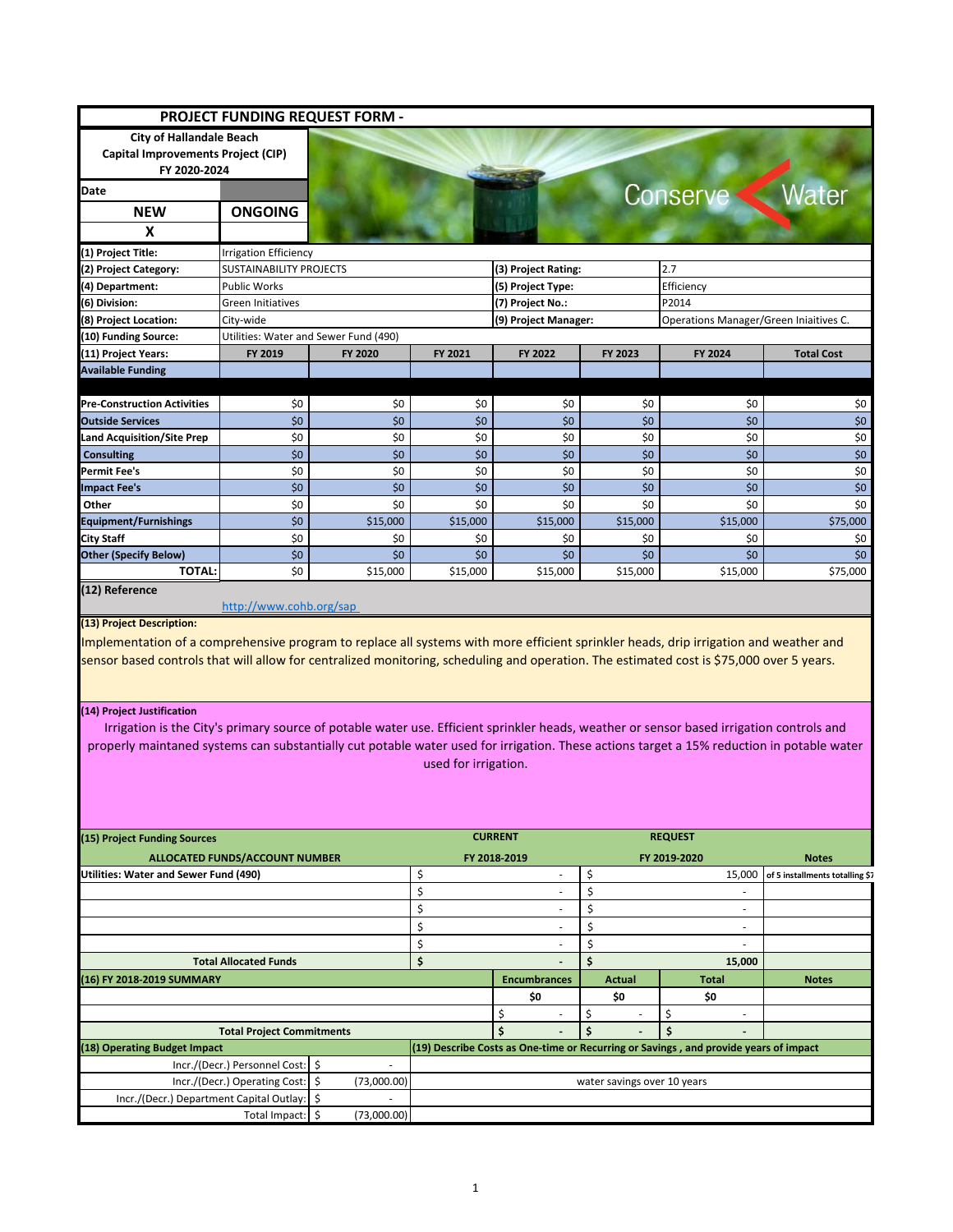|                                                                                        |                                                                                                                                                                                                                                                                                                                                                                                                                                                             | <b>PROJECT FUNDING REQUEST FORM -</b> |            |                                |                 |                                                                                      |                   |  |
|----------------------------------------------------------------------------------------|-------------------------------------------------------------------------------------------------------------------------------------------------------------------------------------------------------------------------------------------------------------------------------------------------------------------------------------------------------------------------------------------------------------------------------------------------------------|---------------------------------------|------------|--------------------------------|-----------------|--------------------------------------------------------------------------------------|-------------------|--|
| <b>City of Hallandale Beach</b><br>Capital Improvements Project (CIP)<br>FY 2020-2024  |                                                                                                                                                                                                                                                                                                                                                                                                                                                             |                                       |            |                                |                 |                                                                                      |                   |  |
| Date                                                                                   |                                                                                                                                                                                                                                                                                                                                                                                                                                                             |                                       |            |                                |                 |                                                                                      |                   |  |
| <b>NEW</b>                                                                             | <b>ONGOING</b>                                                                                                                                                                                                                                                                                                                                                                                                                                              |                                       |            |                                |                 |                                                                                      |                   |  |
| X                                                                                      |                                                                                                                                                                                                                                                                                                                                                                                                                                                             |                                       |            |                                |                 |                                                                                      |                   |  |
| (1) Project Title:                                                                     | LED Streetlights                                                                                                                                                                                                                                                                                                                                                                                                                                            |                                       |            |                                |                 |                                                                                      |                   |  |
| (2) Project Category:                                                                  | <b>SUSTAINABILITY PROJECTS</b>                                                                                                                                                                                                                                                                                                                                                                                                                              |                                       |            | (3) Project Rating:            |                 | 3.1                                                                                  |                   |  |
| (4) Department:                                                                        | <b>Public Works</b>                                                                                                                                                                                                                                                                                                                                                                                                                                         |                                       |            | (5) Project Type:              |                 | Efficiency                                                                           |                   |  |
| (6) Division:                                                                          | Green Initiatives                                                                                                                                                                                                                                                                                                                                                                                                                                           |                                       |            | (7) Project No.:               |                 | P1906                                                                                |                   |  |
| (8) Project Location:                                                                  | City-wide                                                                                                                                                                                                                                                                                                                                                                                                                                                   |                                       |            | (9) Project Manager:           |                 | Operations Manager/Green Iniaitives C.                                               |                   |  |
| (10) Funding Source:                                                                   | Tansportation Fund (160)                                                                                                                                                                                                                                                                                                                                                                                                                                    |                                       |            |                                |                 |                                                                                      |                   |  |
| (11) Project Years:                                                                    | FY 2019                                                                                                                                                                                                                                                                                                                                                                                                                                                     | FY 2020                               | FY 2021    | FY 2022<br>FY 2023             |                 | FY 2024                                                                              | <b>Total Cost</b> |  |
| <b>Available Funding</b>                                                               | \$30,000                                                                                                                                                                                                                                                                                                                                                                                                                                                    |                                       |            |                                |                 |                                                                                      |                   |  |
|                                                                                        |                                                                                                                                                                                                                                                                                                                                                                                                                                                             |                                       |            |                                |                 |                                                                                      |                   |  |
| <b>Pre-Construction Activities</b>                                                     | \$0                                                                                                                                                                                                                                                                                                                                                                                                                                                         | \$0                                   | \$0        | \$0                            | \$0             | \$0                                                                                  | \$0               |  |
| <b>Outside Services</b>                                                                | \$30,000                                                                                                                                                                                                                                                                                                                                                                                                                                                    | \$64,334                              | \$98,666   | \$0                            | \$0             | \$0                                                                                  | \$193,000         |  |
| Land Acquisition/Site Prep                                                             | \$0                                                                                                                                                                                                                                                                                                                                                                                                                                                         | \$0                                   | \$0        | \$0                            | \$0             | \$0                                                                                  | \$0               |  |
| <b>Consulting</b>                                                                      | \$0                                                                                                                                                                                                                                                                                                                                                                                                                                                         | \$0                                   | \$0        | \$0                            | \$0             | \$0                                                                                  | \$0               |  |
| Permit Fee's                                                                           | \$0                                                                                                                                                                                                                                                                                                                                                                                                                                                         | \$0<br>\$0                            | \$0<br>\$0 | \$0                            | \$0             | \$0<br>\$0                                                                           | \$0<br>\$0\$      |  |
| <b>Impact Fee's</b><br>Other                                                           | \$0<br>\$0                                                                                                                                                                                                                                                                                                                                                                                                                                                  | \$0                                   | \$0        | \$0<br>\$0                     | \$0<br>\$0      | \$0                                                                                  | \$0               |  |
| Equipment/Furnishings                                                                  | \$0                                                                                                                                                                                                                                                                                                                                                                                                                                                         | \$0                                   | \$0        | \$0                            | \$0             | \$0                                                                                  | $$0$$             |  |
| City Staff                                                                             | \$0                                                                                                                                                                                                                                                                                                                                                                                                                                                         | \$0                                   | \$0        | \$0                            | \$0             | \$0                                                                                  | \$0               |  |
| <b>Other (Specify Below)</b>                                                           | \$0                                                                                                                                                                                                                                                                                                                                                                                                                                                         | \$0                                   | \$0        | \$0                            | \$0             | \$0                                                                                  | \$0\$             |  |
| <b>TOTAL:</b>                                                                          | \$30,000                                                                                                                                                                                                                                                                                                                                                                                                                                                    | \$64,334                              | \$98,666   | \$0                            | \$0             | \$0                                                                                  | \$193,000         |  |
| (13) Project Description:<br>(14) Project Justification                                | (12) Reference<br>http://www.cohb.org/sap<br>Replacing 386 City-owned streetlights with LED luminaries. The total cost of \$193,000 will be phased over 3 years for implementation.<br>An average energy and cost savings of 40% is projected. Savings also include avoided maintenance costs based on a weighted average<br>resource rate of \$0.16 per kilowatt hour sourced from historical FPL billings that include electricity and maintenance costs. |                                       |            |                                |                 |                                                                                      |                   |  |
| (15) Project Funding Sources                                                           | <b>ALLOCATED FUNDS/ACCOUNT NUMBER</b>                                                                                                                                                                                                                                                                                                                                                                                                                       |                                       |            | <b>CURRENT</b><br>FY 2018-2019 |                 | <b>REQUEST</b><br>FY 2019-2020                                                       | <b>Notes</b>      |  |
| Tansportation Fund (160)                                                               |                                                                                                                                                                                                                                                                                                                                                                                                                                                             |                                       | \$         | 30,000                         | \$              | 163,000                                                                              |                   |  |
|                                                                                        |                                                                                                                                                                                                                                                                                                                                                                                                                                                             |                                       | \$         | $\overline{\phantom{a}}$       | \$              | $\overline{\phantom{a}}$                                                             |                   |  |
|                                                                                        |                                                                                                                                                                                                                                                                                                                                                                                                                                                             |                                       | \$         | ÷,                             | \$              | $\overline{\phantom{a}}$                                                             |                   |  |
|                                                                                        |                                                                                                                                                                                                                                                                                                                                                                                                                                                             |                                       | \$<br>\$   |                                | \$              | $\sim$                                                                               |                   |  |
|                                                                                        | <b>Total Allocated Funds</b>                                                                                                                                                                                                                                                                                                                                                                                                                                |                                       | \$         | 30,000                         | \$<br>\$        | 163.000                                                                              |                   |  |
| (16) FY 2018-2019 SUMMARY                                                              |                                                                                                                                                                                                                                                                                                                                                                                                                                                             |                                       |            | <b>Encumbrances</b>            | <b>Actual</b>   | <b>Total</b>                                                                         | <b>Notes</b>      |  |
|                                                                                        |                                                                                                                                                                                                                                                                                                                                                                                                                                                             |                                       |            | \$0                            | \$30,000        | \$30,000                                                                             |                   |  |
|                                                                                        |                                                                                                                                                                                                                                                                                                                                                                                                                                                             |                                       |            | \$<br>$\overline{\phantom{a}}$ | \$<br>÷.        | \$<br>$\overline{\phantom{a}}$                                                       |                   |  |
|                                                                                        | <b>Total Project Commitments</b>                                                                                                                                                                                                                                                                                                                                                                                                                            |                                       |            | \$<br>$\blacksquare$           | \$<br>30,000.00 | \$                                                                                   |                   |  |
| (18) Operating Budget Impact                                                           |                                                                                                                                                                                                                                                                                                                                                                                                                                                             |                                       |            |                                |                 | (19) Describe Costs as One-time or Recurring or Savings, and provide years of impact |                   |  |
|                                                                                        | Incr./(Decr.) Personnel Cost: \$                                                                                                                                                                                                                                                                                                                                                                                                                            |                                       |            |                                |                 |                                                                                      |                   |  |
|                                                                                        | Incr./(Decr.) Operating Cost: \$                                                                                                                                                                                                                                                                                                                                                                                                                            | (78,000.00)                           |            |                                | over 10 years   |                                                                                      |                   |  |
| Incr./(Decr.) Department Capital Outlay:   \$<br>÷.<br>Total Impact: \$<br>(78,000.00) |                                                                                                                                                                                                                                                                                                                                                                                                                                                             |                                       |            |                                |                 |                                                                                      |                   |  |
|                                                                                        |                                                                                                                                                                                                                                                                                                                                                                                                                                                             |                                       |            |                                |                 |                                                                                      |                   |  |